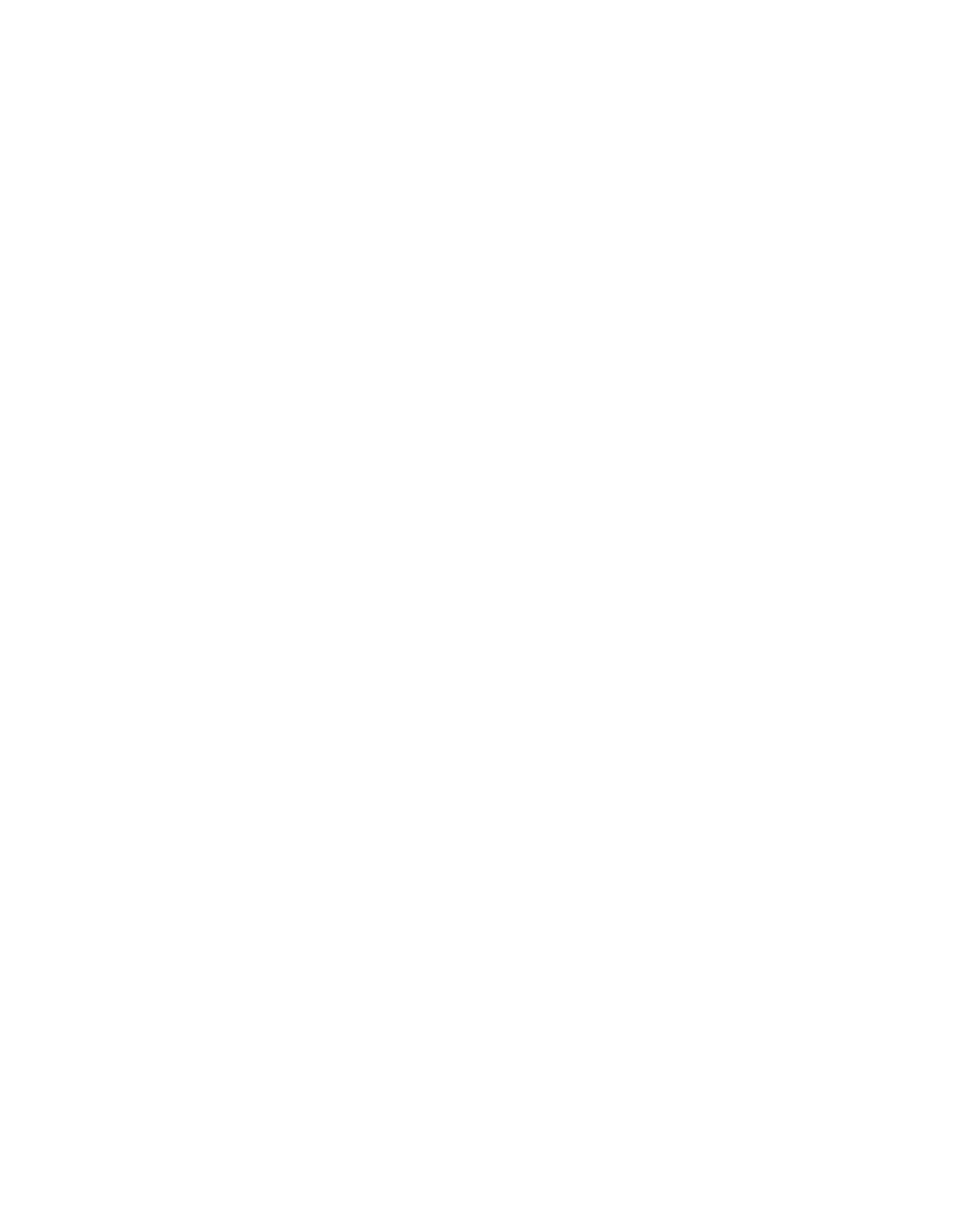#### Objective Fieldwork Student Evaluation

#### Agenda

|    | Welcome<br>Introduction/Objectives |             | $5 - 10$ mins. |
|----|------------------------------------|-------------|----------------|
| Н. | Lecture/Activities                 |             | 45 mins.       |
| Ш. | Wrap-Up/Questions/Assessment       |             | $10$ mins.     |
|    |                                    | Total Time: | 1 Hour         |

#### **OBJECTIVES**

- 1. Identify planning tasks needed for objective evaluation
- 2. Demonstrate the ability to write on-site specific learning objectives
- 3. Identify types of evaluation
- 4. Identity types of evaluation interpretation
- 5. Identify alternatives to direct observation as a source of obtaining evaluative information
- 6. Discuss common errors made in using rating scale evaluations

Instructor: Jessica Pipkin, COTA/L, Academic Fieldwork Coordinator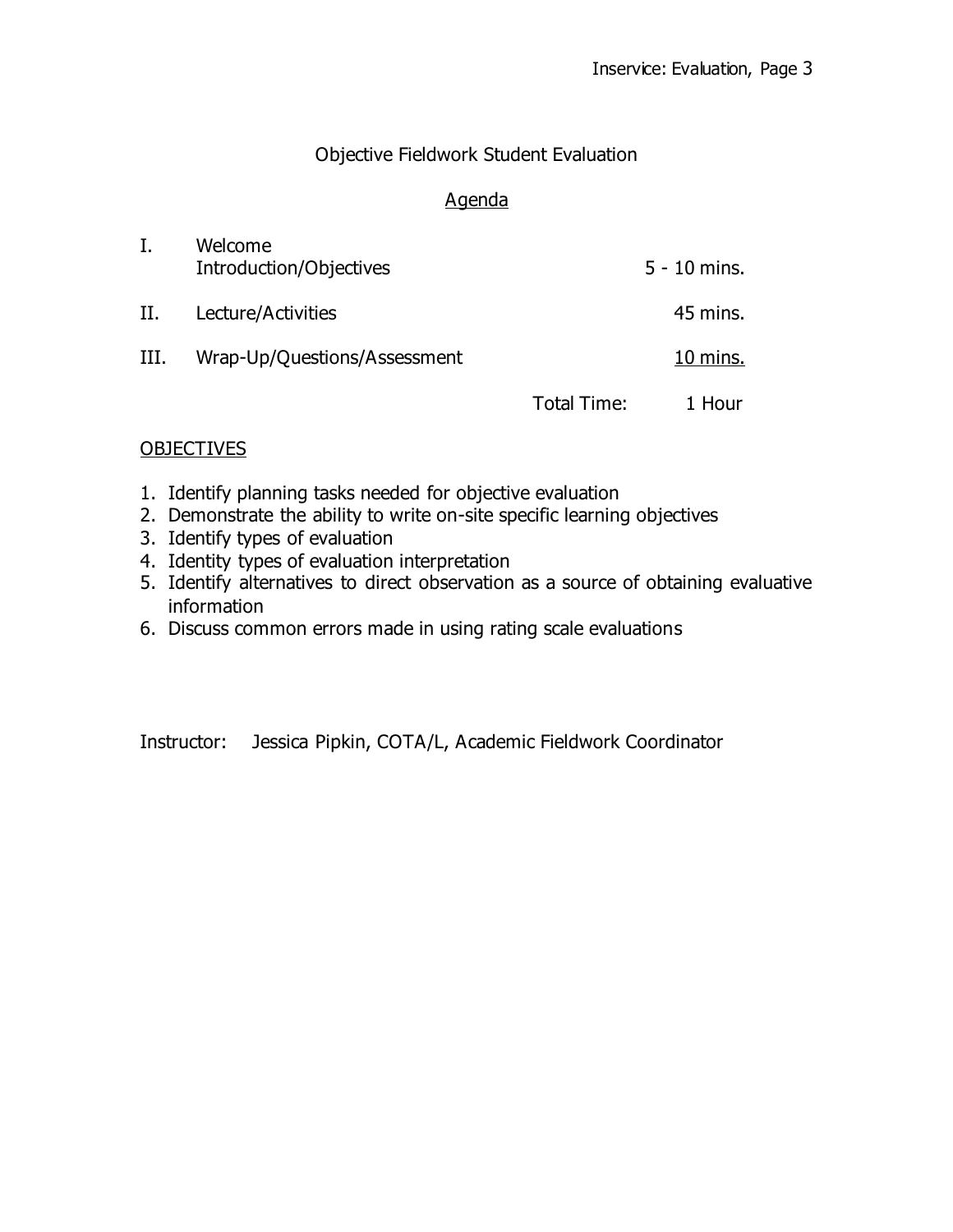### **How to be Objective in Evaluating the Fieldwork Student**

Evaluating the performance of the fieldwork student is a time-consuming and often difficult process for the fieldwork educator. Fieldwork educators often worry about being overly lenient or harsh. They fear hurting the student's feelings. Students often complain that the fieldwork educator's assessment of their performance is subjective and unfair. Evaluation is often not a pleasant process for either student or fieldwork instructor.

Fieldwork educators often look for support from their peers to validate their impressions. They try to generalize from events they have observed to project future clinical performance and suitability for entry to the professional field. Students fear that every slip-up and forgotten comma will show up as a negative comment on their evaluation. Clearly students and fieldwork educators enter the process with different perspectives. How can we design an evaluative experience that meets the needs of the fieldwork educator, the student, the academic program and the profession at large?

The first step involved in student evaluation is:

#### **Planning**

Planning for the entire fieldwork experience

- □ Planning is needed for effective fieldwork experience, as well as to be able to objectively assess a student's performance.
- □ Fieldwork educators and academic instructors are concerned with developing competence in a number of key areas of practice.
- $\Box$  Plan must reflect integration of progressive levels of competency and specific competency-based content areas

#### **Activity #1:**

In pairs/groups, identify points about student development to consider when planning a fieldwork experience; i.e. some students are more prepared than others.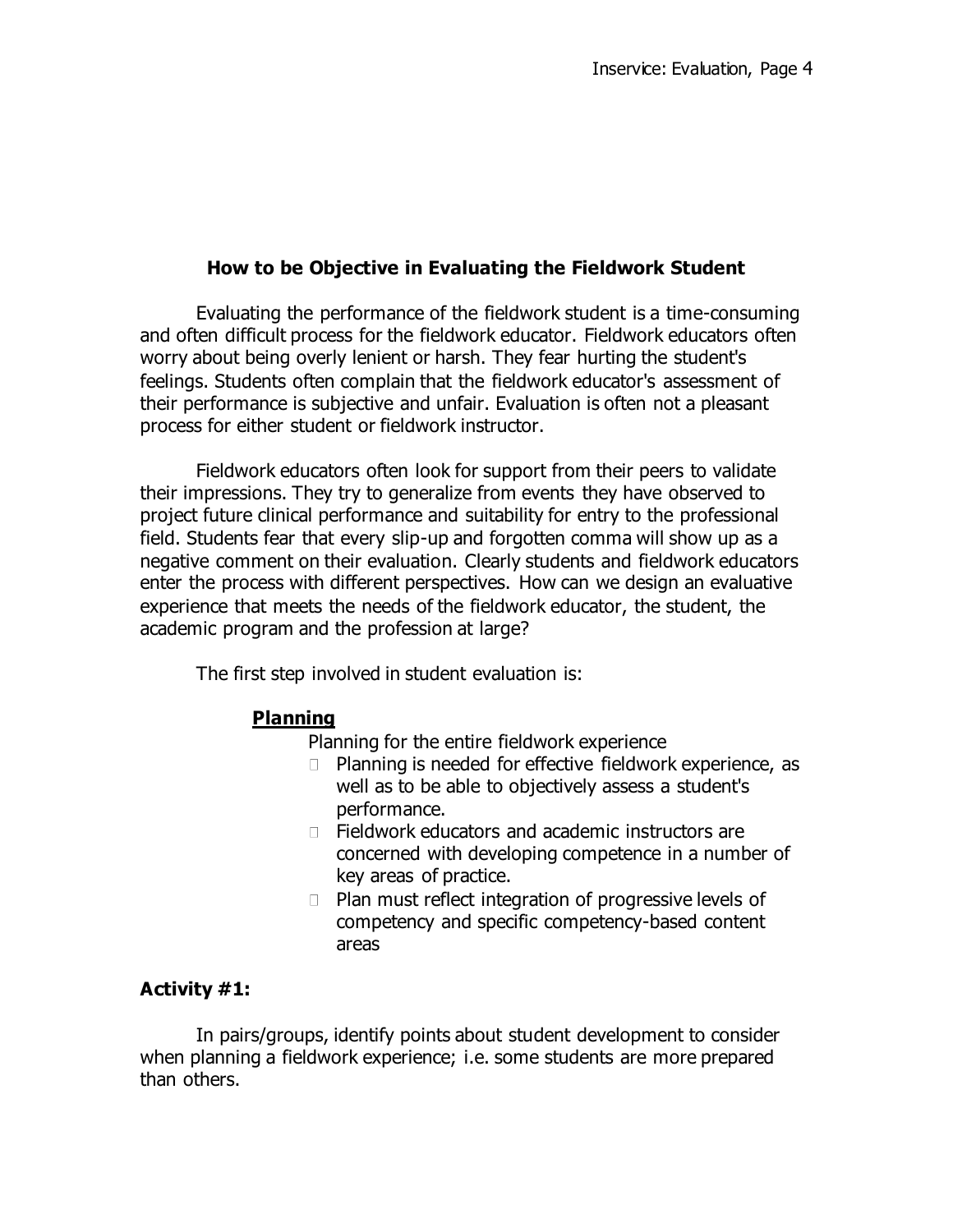### **The Planning Process**

Instructional designers use models that include four key elements:

- **1.** Establishment of expectations and objectives of the learning experience.
- **2.** Identification of a means to evaluate the achievement of these objectives.
- **3.** Design of learning activities to meet the objectives.
- **4.** Evaluation of the effectiveness of the learning experience and revision as necessary.

In following a systematic instructional design process, instructors are able to control learner progression evaluate learner performance, creatively develop available learning experiences and revise or alter the plan as necessary.

The process is a cycle, where one can enter at any point. When starting the planning process, it helps to start at the top of the circle. In identifying objectives, however, as the student or fieldwork educator finds problems with the fieldwork learning experience, it becomes clear that the program needs to be revised and thus the cycle begins again. The beauty of the system is that it is **expected** that the fieldwork learning experience will need revisions and will become increasingly **more responsive** to the student's needs by repeating this process.

### **1. Establish expectations and objectives of the learning experience.**

Most academic programs provide the fieldwork educator with specific objectives for the experience. Sometimes these objectives are so broad and non-specific that the fieldwork educator is wise to review these expectations in the context of the experiences available in his or her clinical setting and revise them accordingly.

An effective learning objective is comprised of three parts:

- a. an action verb
- b. criteria to be met which will demonstrate satisfactory performance
- c. conditions under which the learner will perform

These three parts reflect what you want the learner to do with whom, or under what condition and with how much independence. When any of these parts are missing or ambiguous, it is difficult to know HOW to evaluate achievement of the objective.

### **Activity #2:**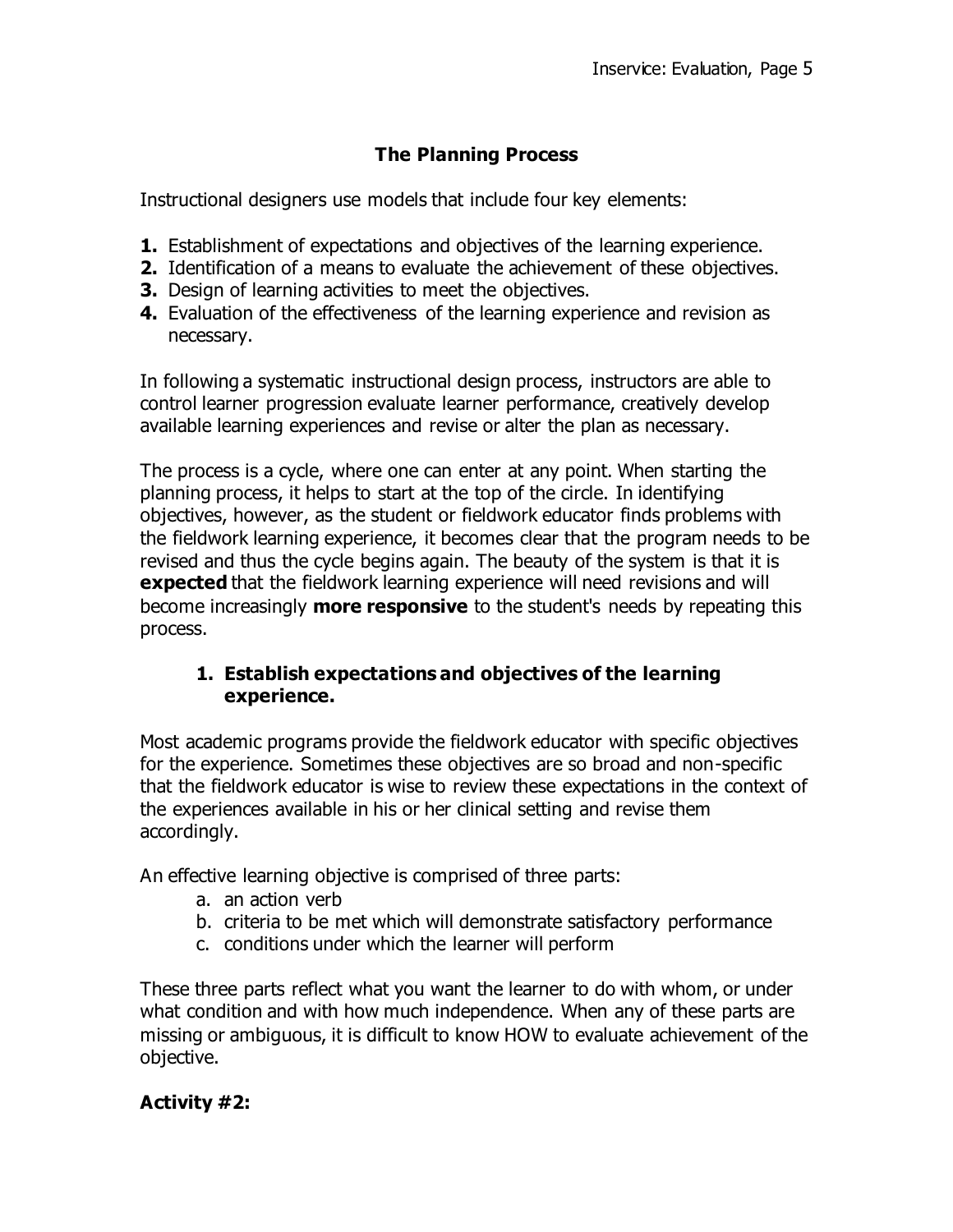Try to identify these three criteria in the following objective:

"Performs accurate measurements of muscle strength in patients with varied neuromuscular and musculoskeletal disorders." (from the Blue MACS-Mastery and Assessment of Clinical Skills, 1981)

Three criteria:

- $(a)$  action verb = perform
- (b) criteria to be met  $=$  "accurate measurements"
- $(c)$  conditions under which learner will perform  $=$  "patients with disorders"
- $\Box$  What is ambiguous or unclear in the above objective? What questions would you have about the above objective?

First, we might focus on the term "accurate" and wonder "how accurate"? This is not defined and rests on the subjective judgement of the clinical instructor.

Next, we might comment that patients with "varied neuromuscular and musculoskeletal disorders" can vary quite a bit! The patient who presents with single joint involvement is certainly much less complex than the patient who presents with a disseminated disease process affecting all muscles!

Then, we might ask "how" is this performed? Independence seems to be implicit in the objective, but this may not be realistic for a student who is beginning his or her fieldwork. This objective might be called a *terminal objective* or a competency to be achieved as criteria to be entry level. But it certainly is not a reasonable expectation for an early fieldwork student, especially working with a complex patient.

The process of establishing realistic expectations involves identifying what you want the student to do, with which patients, and with how much independence.

### **2. Identify a means to evaluate the achievement of these objectives.**

If you've done a good job of establishing the objectives and expectations of the learning experience, you will be able to easily identify a means to evaluate achievement of the objective. The criteria that are identified in the objective can serve as our guideline for how we will assess achievement of the objective.

These criteria describe student performance. Let's look at another objective and identify what means might be used to evaluate student performance.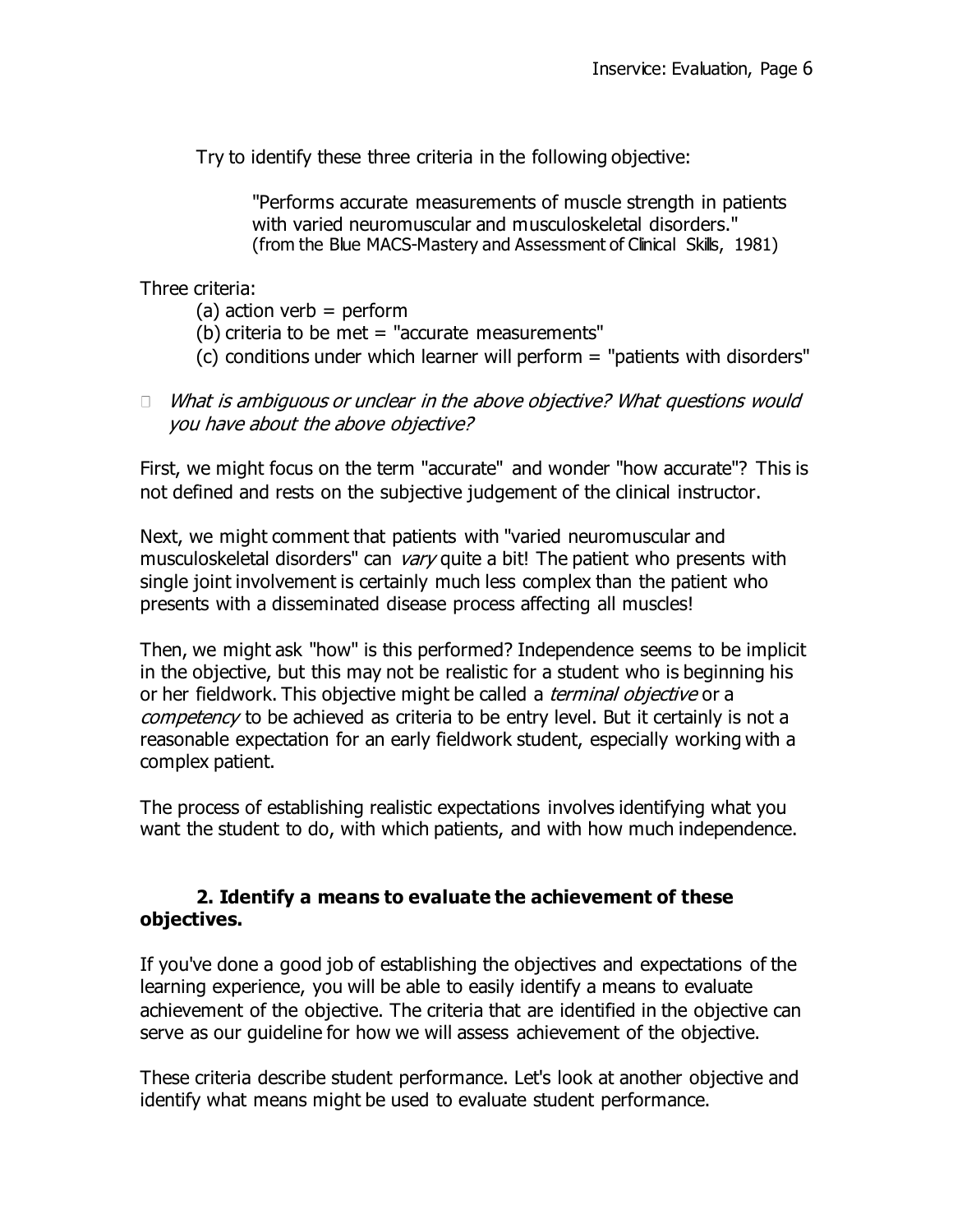$\Box$  What means can you use to evaluate the achievement of this objective? "Listens attentively and maintains direct eye contact when communicating with patient/family." (from the Blue MACS-Mastery and Assessment of Clinical Skills, 1981)

By focusing on the words "attentively" and "direct eye contact" we can begin to develop the means to evaluate achievement of this objective. A fieldwork educator might observe student performance in patient education situations and make special note of body language, eye contact, non-verbal gestures and other attention maintaining behaviors.

To identify the means to evaluate achievement of the objective, we must answer the question, "How will it look, sound or feel if the learner is achieving this objective?"

This question can be answered from the perspective of the student: "What will I see, hear or feel if I am achieving this objective?", or from the perspective of the fieldwork educator: "What will I see, hear or feel if the student is achieving this objective?"

It helps both the student and fieldwork educator to share their answers to these questions.

# **3. Design learning activities to meet the objectives.**

The design of effective learning activities is one of the most challenging tasks for the fieldwork educator. It should be a joint venture, between the student and fieldwork educator. Students are often able to assess their readiness to take on the responsibility inherent in a clinical learning task.

There are three principles to follow in the design of learning activities:

- 1. Assess student readiness for the required level of responsibility.
- 2. Select appropriate patients and complexity of tasks required.
- 3. Identify a progression of student performance in the activity.

Each of these principles is critical for the selection of an appropriate learning activity. Let's try designing some learning activities. Design learning activities for the following objective:

> "Demonstrates safe handling of patient care equipment. (eg. Catheters, I.V.'s, oxygen, etc)" (from the Blue MACS-Mastery and Assessment of Clinical Skills, 1981)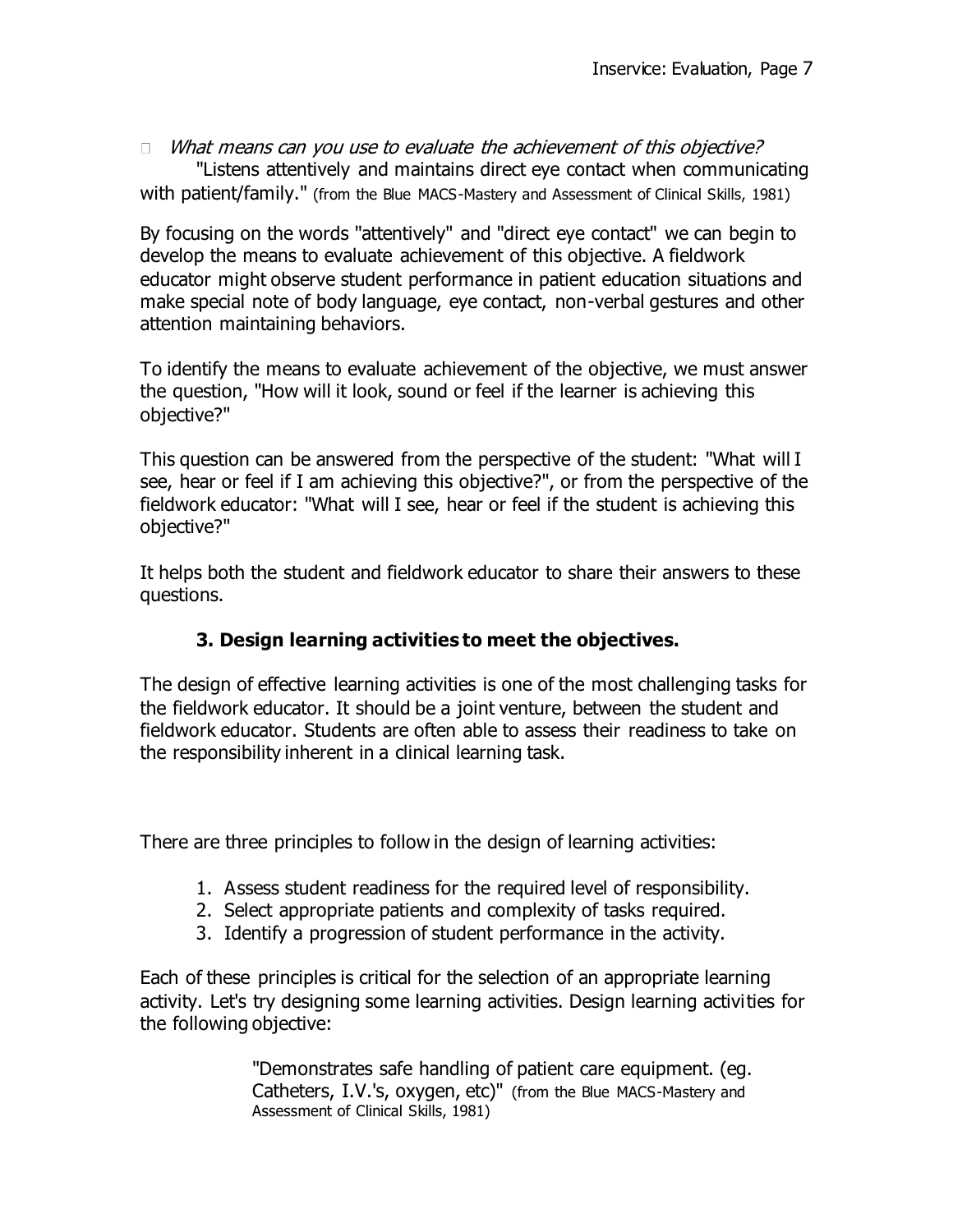First, we must assess student readiness for the required level of responsibility. What does the student know about the purposes of the various pieces of equipment? What background has the student had in the academic program to introduce the indications, contraindications and precautions associated with patient management in the presence of these pieces of equipment? What anxieties does the student have in approaching a patient who must use any of the above?

These are all important questions to ask the student, BEFORE placing the student in a situation where he or she will be expected to deal with the problem successfully.

Second, we must select appropriate patients and complexity of task required. A terribly complex patient with multiple intravenous lines, monitors, oxygen mask and catheters is NOT our best choice for an initial learning experience in how to safely handle equipment. We may want to select a patient with one piece of equipment and review the task in the context of the precautions associated with one piece of equipment. We may not have a choice in the challenges that our patients present as learning experiences. But it is desirable to select the least complicated patient for an initial learning experience.

Third, we must identify a progression of learner performance in the activity. A great fear of all students is that they will be asked to do **too much, too soon, all alone!** We can structure the fieldwork experience to reflect a progression of responsibility. At the first contact with the patient, the fieldwork educator might demonstrate precautions with patient care equipment. Following that experience, the fieldwork educator might ask the student for a description of their understanding of precautions to follow with that equipment. The fieldwork educator might precede the initial learning experience by asking the student to read various protocols or procedure manuals in the clinical setting, or ask the student to review his or her notes from school on the subject.

Subsequent learning experiences might include new patients with the same equipment, in which the student demonstrates his or her safe management of the equipment or progression to more complex patients with several types of equipment, in which the fieldwork educator again goes through the process.

#### **4. Evaluate the effectiveness of the learning experience and revise as necessary.**

This evaluation requires the student and fieldwork educator to assess learner performance in achieving the objective. Did the student achieve the objective? If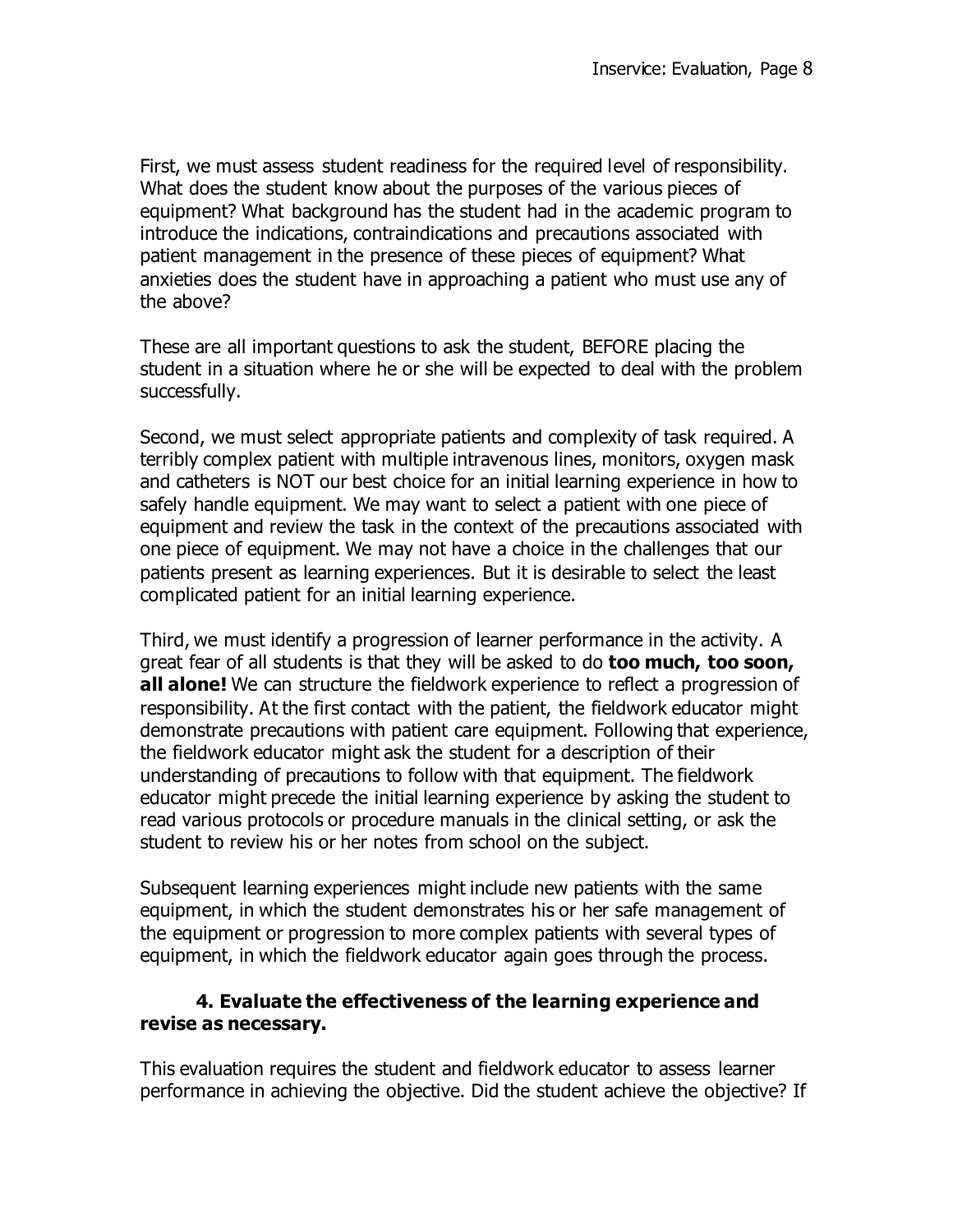not, what criteria can you identify that were not achieved? This feedback is essential for student development.

The student and fieldwork educator must determine how effectively the learning experience has provided the student with the knowledge, attitudes or skills to demonstrate achievement of the objective. The learning experience and objective may be mismatched. An example of a mismatch is expecting a learner who is **reading** about a procedure to then demonstrate competence in **performing the physical skill.** Generally, performance of a physical skill can be enhanced by using learning activities that include a progression of instructor demonstration, assisted practice, instructor observation and feedback of student performance and then independent student performance.

The revision of the learning experience might involve adding supplementary learning experiences, including more instructor observation, demonstration, and feedback or identifying materials for learner self-study. This is a negotiated process, where both student and fieldwork educator agree again on the objectives, the means by which experiences in which the student will participate to achieve the objectives.

### **Activity #3:**

Design a site-specific objective for a new Level II OTAS (1-2<sup>nd</sup> week of fieldwork) from the following broad objectives:

Sample:

- 1. Student will correctly administer assigned evaluation procedures to obtain information relevant to patient performance. (broad objective)
- 2. Student will adhere to procedures outlined in manual when administering Paracheck Geriatric Rating Scale to obtain information regarding client's physical condition, general selfcare and social behaviors. (Setting specific)

1.Student will obtain pertinent data from observation. 2. Student will identify and report the need for program change.

### **The Evaluation Process**

To begin our discussion of evaluation of the student, we must first understand the evaluative process from the perspectives of the student, the fieldwork educator, the academic program and the clinical facility. There are three areas on which we will focus our attention in this discussion.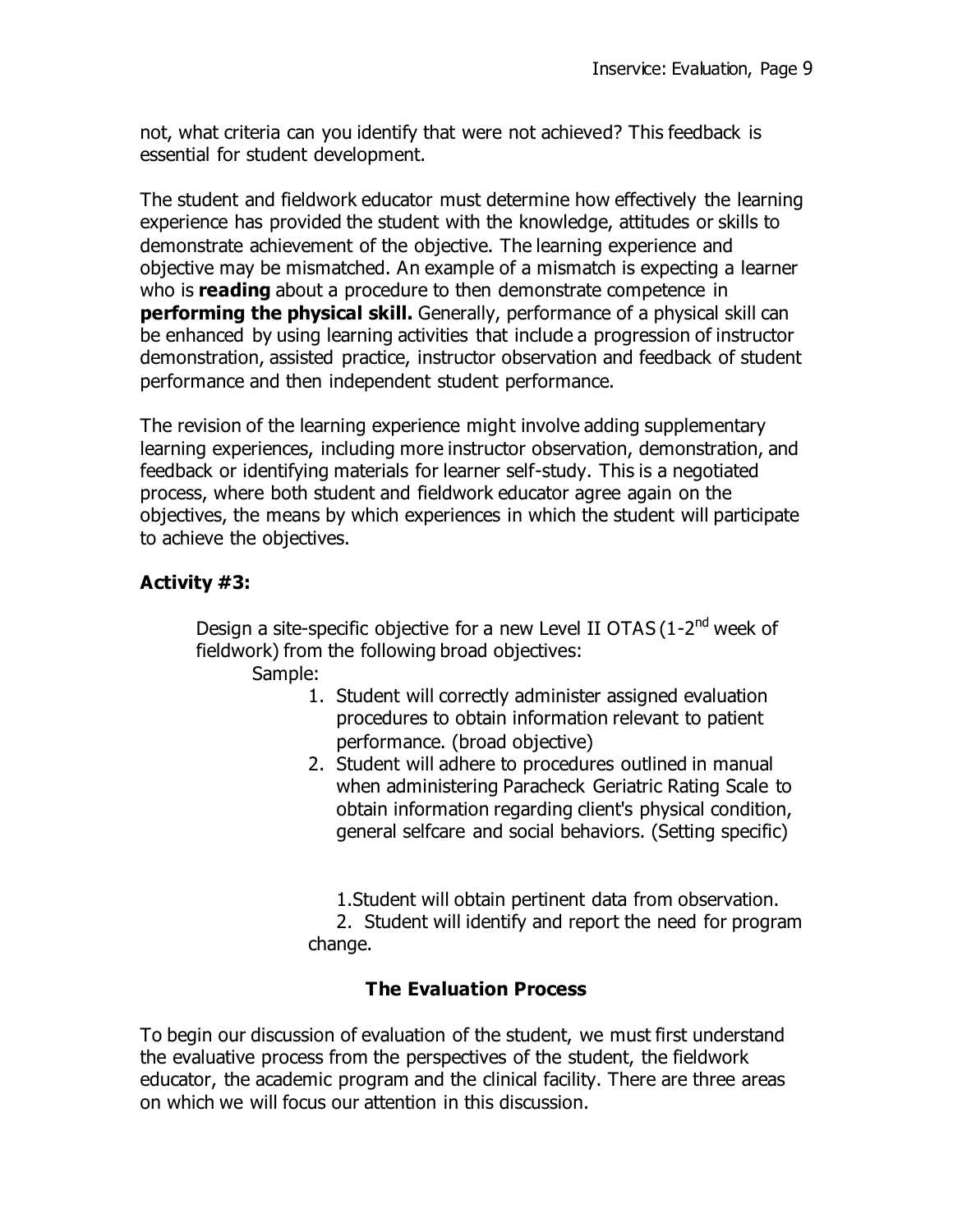- 1. The purpose of the evaluation
- 2. The standards to be used for the evaluation
- 3. The strategies which are appropriate
	- **1. What is the purpose of the evaluation? What judgements about the student and what decisions rest on the conclusions drawn from the evaluation?**
- $\Box$  What is at stake for the student? Will the student be able to incorporate the feedback received into his/her performance right away? Will the student graduate or advance to another phase of the academic program if he/she receives a favorable evaluation?
- $\Box$  What is at stake for the academic program? Will the clinical facility seek to discontinue its relationship with the academic program if the evaluation is unfavorable? Does the evaluation have implications for curriculum design or emphasis?
- What is at stake for the fieldwork educator or clinical site? Will the evaluation  $\Box$ reflect on the training or qualifications of the fieldwork educator? Will the fieldwork site/program be altered as a result of the evaluation of the experience? Will future decisions be made regarding faculty selection or development?

In many ways, what we are asking here is whether the decisions based on the evaluation are **formative or summative** in nature. **Formative decisions** are those which will serve to change current performance, to alter a program plan or to facilitate the successful completion of an on-going process. Goals, plans, learning activities and progression to more complex activities are all affected by formative decisions.

In contrast, **summative decisions** reflect an assessment of the "final" status of student performance. A summative decision occurs at the end of the fieldwork experience and differs from the formative decision in that the experience is over and performance cannot be altered. It is a summation of student status or program effectiveness and serves as the final evaluation.

The purpose of the evaluation may influence our choice of strategies and selection of behaviors to evaluate.

**2. On what standards is the evaluation of student performance based? What behaviors are or should be observed? What cognitive, attitudinal or decision-making processes underly the observed action?**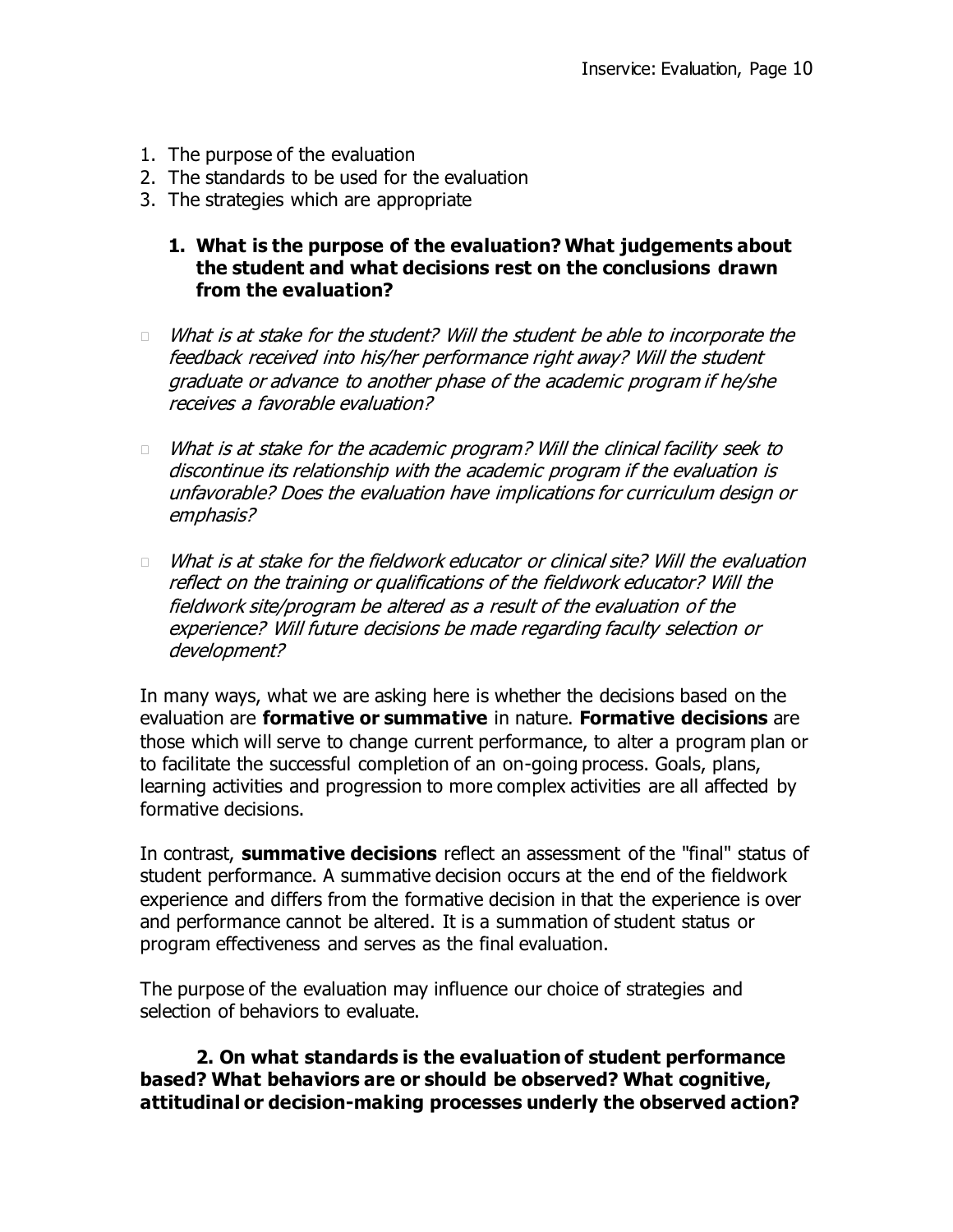The standards on which the evaluation of the OTA student's performance are based are developed by our professional association. Communicating expectations for student performance goes hand in hand with identifying standards. It is very difficult to communicate expectations for performance when the standards for that performance are not know, difficult to understand, or too general.

Many health professions use a **competency-based approach** to evaluation. This means that each student is expected to perform a specific set of behaviors or tasks, which represent professional standards for clinical practice. The foundation of a competency-based approach is in mastery learning, where all students are expected to achieve the specified standard. Students are not compared to each other, but rather compared to the standard or competency.

The competency-based approach is far preferable to a norm-based approach, in which students are graded in comparison to the "average" learner. After all, would you want to be treated by someone who showed slightly "below the average", but passing grades in safety or ethics?

Even so, the competency-based approach forces fieldwork educators to focus more on tasks than thinking or decision-making processes. Recent research in clinical decision-making provides evidence that the students' attitudes and thinking processes are often influenced by their behaviors, as well as cognitive processes, beliefs and attitudes influencing behavior. In other words, what happens to the student changes how he/she perceives the situation and how he/she will then act in future situations. It is critical that the evaluative processes somehow tap the thinking, attitudes and decision-making processes of the student.

#### **2. Given what we want to evaluate, what are reasonable ways to perform the evaluation?**

As discussed above, fieldwork educators recognize that clinical performance is quite complex. Not only must fieldwork educators focus on observable behaviors, they must also make some assessment of the decision-making processes and attitudes underlying those behaviors.

Direct observation of student behaviors and subsequent rating of those behaviors does not always provide the fieldwork educator with the data needed to make critical decisions about student competence in clinical decision-making. Even though this method remains the most widely used approach, it has not been shown to provide reliable information on which to base **summative decisions.**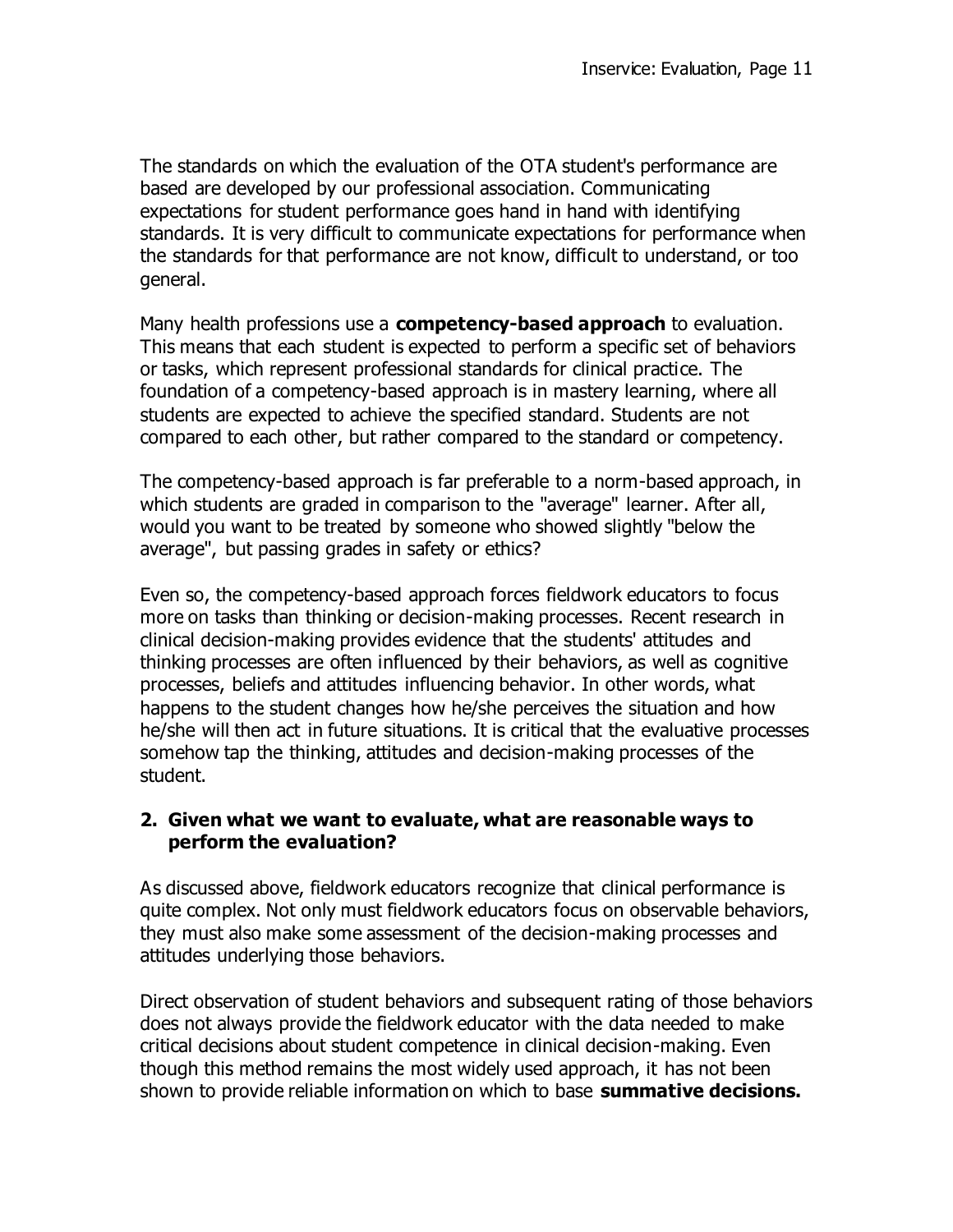Instead, direct observation seems to have its greatest value in providing information for **formative decisions.**

Direct observation has no been demonstrated to be a conclusive or terribly reliable form of evaluation. It is rarely carried out in a methodical way and the factors to which the fieldwork educator pays closest attention may vary in their importance to the outcome. For instance, the fieldwork educator may be very concerned with the student's technique and lose sight of the result: an acceptable outcome, despite the difference in technique. In addition, the content of what is observed during direct observation is largely dependent on real-life needs of the patient/client. Although student's cannot be penalized for the experiences which they did not have, (because their patients did not have the need for a particular treatment or technique,) the fieldwork educator is left with some important questions left unanswered.

Let's instead consider some alternatives to direct observation as a source of evaluative information.

"What information would you be able to gather from each of the following?"

- 1. Reviewing written documentation by students using a utilization-review type of process.
- 2. Written patient management problems.
- 3. Demonstration on simulated patients with specified problems.
- 4. Discussion of ethical dilemmas facing the practitioner.
- 5. Role playing difficult interprofessional and/or patient care situations.
- 6. Special projects, such as case studies or developing programs.
- 7. Student journal/diary of fieldwork experiences using self-assessment.
- 8. Student impression/evaluation of selected fieldwork experiences.
- 9. Discussion of decision-making process/rationale for treatment goals and plans.
- 10.In-basket simulations to demonstrate case load organization, scheduling and time management priorities.

All of the above methods provide different tools and strategies by which the fieldwork educator can develop a more thorough picture of student abilities. You will note that many of these evaluative tools could easily be tied into learning experiences.

### **Evaluation goes hand in hand with continued development and learning. It is most helpful to the learner to use formative evaluation in conjunction with planning new learning experiences.**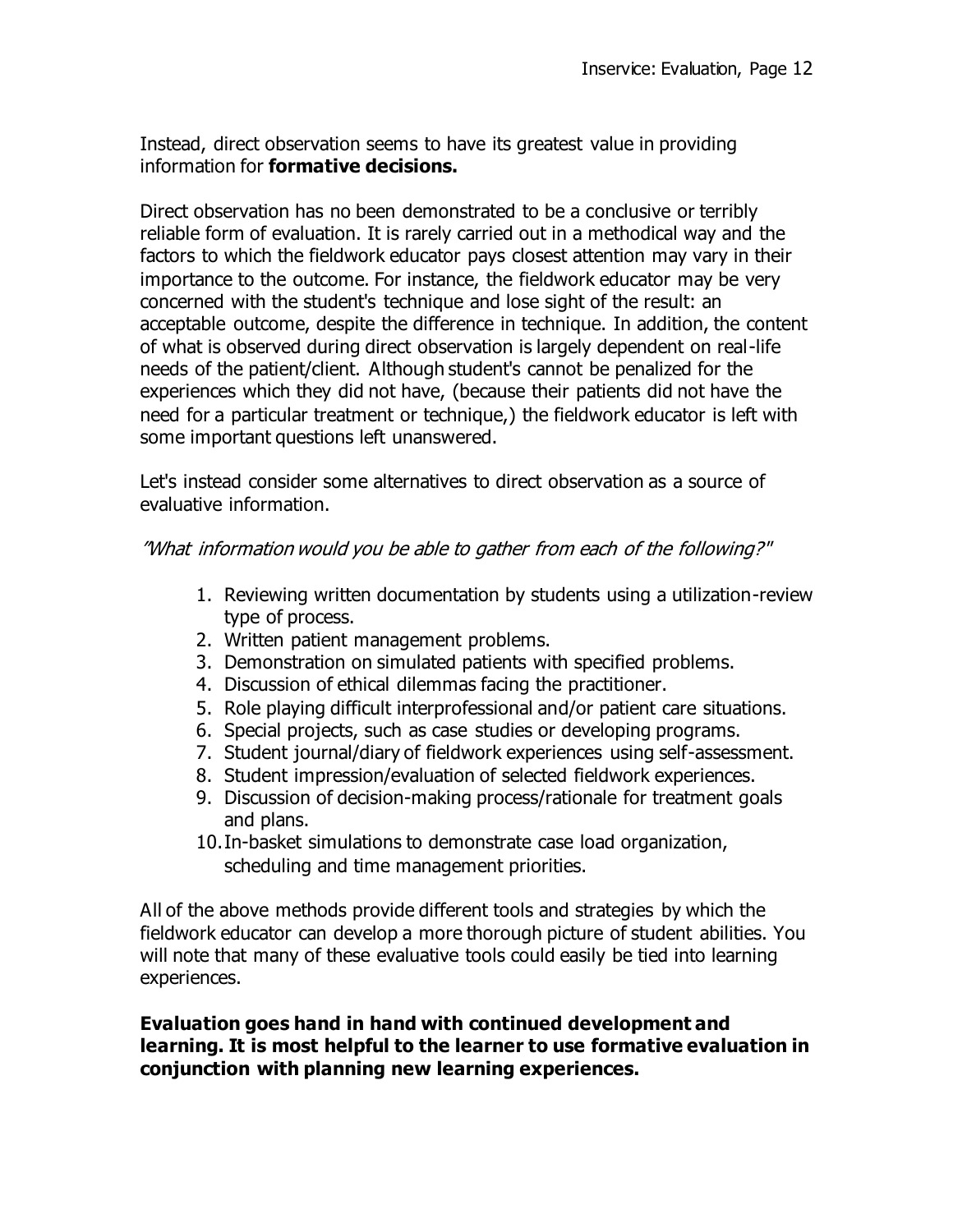Consider how you might incorporate any of the following as formative or summative evaluation tools in your clinical education program:

#### **1. Reviewing written documentation by learners using a utilizationreview or peer-review type of process.**

This method allows the fieldwork educator to evaluate the student's written patient care records using institutional standards for documentation. Such standards provide an objective means of evaluation with opportunities to simultaneously evaluate the learner's ability to extract information from the patient's history and records, organize their documentation and plan appropriate intervention.

### **2. Written patient management problems**

Critical decisions are often made in the first few minutes of patient contact. Written patient management problems allow the fieldwork educator the ability to present various forms of information to the student, while evaluating the student's decision-making process and ability to use this information appropriately. The student's ability to understand and prioritize the information presented in the patient's history, objective findings and test results and integrate this information into a whole can be more controlled in a written simulation.

#### **3. Demonstration on simulated patients with specified problems**

The student may not have the opportunity to actually practice a number of different evaluative and/or treatment procedures, due to the time of the learning experience. Simulations, using a staff member or volunteer as a patient, allow the student the opportunity to practice these specified skills. Even though it is a simulation, this gives the fieldwork educator a chance to evaluate learner abilities to interview, obtain a history or demonstrate specific skills and techniques.

### **3. Discussion of ethical dilemmas facing the practitioner**

Difficult situations that arise may be prime opportunities for the fieldwork educator to evaluate students' attitudes and values. By discussing the student's actions and decisions, the fieldwork educator is able to gain insight into the student's decision-making processes.

#### **4. Role playing difficult interprofessional and/or patient care situations.**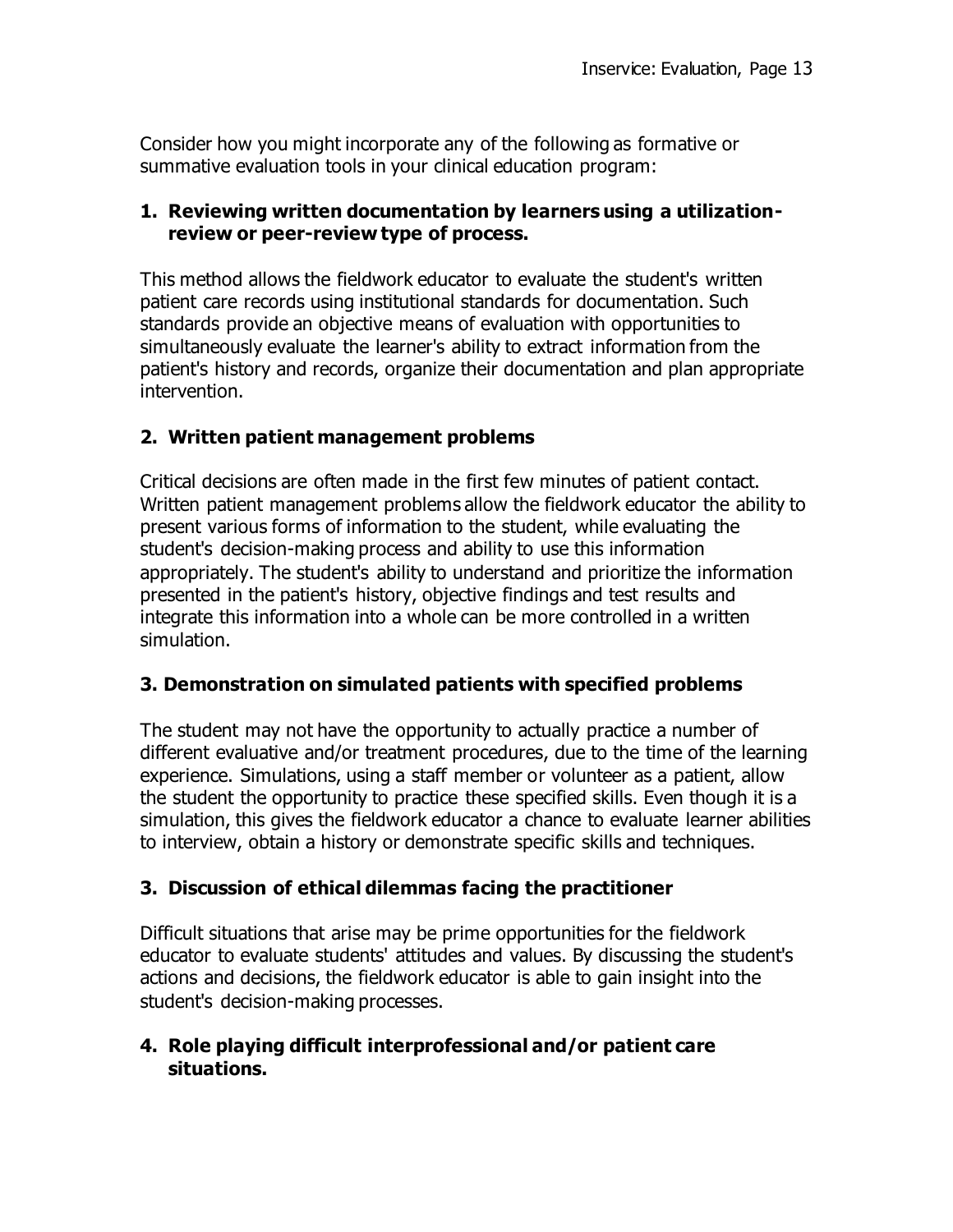The fieldwork educator may not be able to observe the students communicating with other professionals or patients in difficult situations. Yet, our interpersonal skills in situations of stress are constantly called into play in today's clinical environment. Role playing some difficult situations may give the fieldwork educator a chance to both evaluate and assist the student to demonstrate effective communication skills for these difficult situations.

#### **5. Special projects, such as written patient case studies or program development projects.**

The ability to research and organize material from many sources is an important skill. The fieldwork educator can use projects to assess student abilities to use available resources effectively to gather information and demonstrate professional writing skills.

## **6. Learner journal/diary of clinical experiences.**

As a written record, a student diary of fieldwork experiences can provide a running log detailing both the nature and volume of learning experiences in which the student has been involved. In addition, if the student is encouraged to write impressions, problems, reflections etc., the diary can chronicle student development as well. In this way, it provides a record of what has happened, what the student thought about it and what was learned as a result. Fieldwork educators might also use the same format to comment on the student's experiences.

# **7. Student self-evaluation of selected clinical education experiences.**

As a more formal self-evaluative tool, it may be helpful for both the student and fieldwork educator to critique the student's performance in a given activity. A comparison of the student's and fieldwork educator's perceptions of students' strengths, weaknesses and proposed recommendations for future performance will reveal agreement and/or discrepancies in perspectives and impressions. This can be very helpful in assisting the student to define priorities and tailor future performance accordingly.

### **8. Discussion of decision-making process/rationale for treatment goals and plans.**

Students are often faced with a number of different treatment goals and options from which to choose. Choices are often made based on what is consistent with organizational philosophy, past experience and level of comfort with various skills. A discussion about what the student considered when making various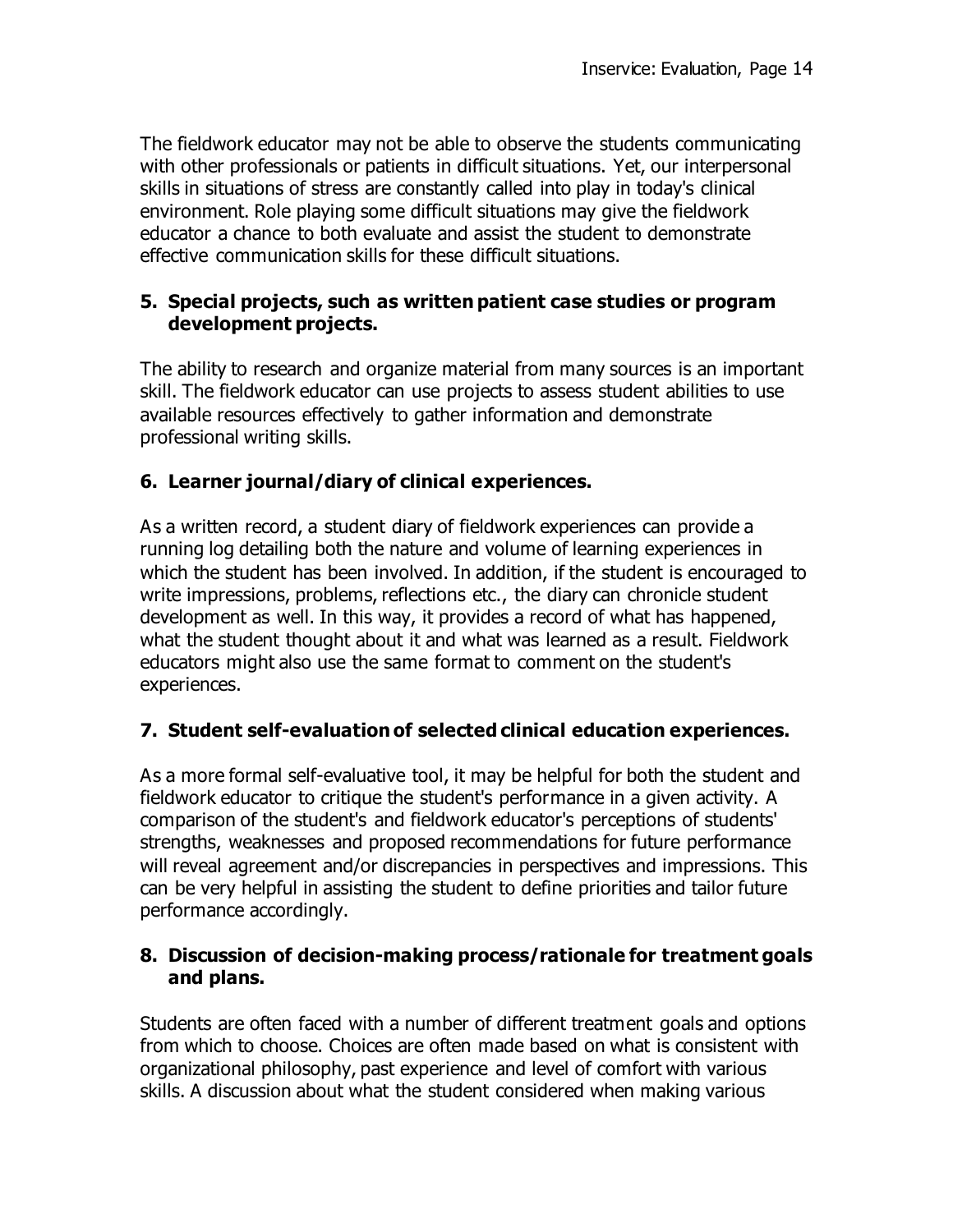decisions will reveal the student's rationale for these choices. Incorrect impressions can be rectified following a discussion of this type.

#### **9. In-basket simulations to demonstrate case load organization, scheduling and time management priorities.**

A favored technique for evaluating managerial capabilities, the in-basket simulation gives the student a chance to demonstrate his/her skill with delegating, prioritizing and managing the multiple demands for the time of the practicing clinician. A number of simulated referrals, requests and phone messages might be given to the student who is then asked to make decisions regarding the best way to manage their time an handle each situation. This provides for a fairly realistic evaluation of student ability to manage multiple priorities.

The above evaluative tools are creative and innovative ways to demonstrate student abilities that are often not tapped in the course of "usual" observations of student performance in the fieldwork setting.

Observation of performance by itself does NOT allow for a thorough evaluation of student development of attitudes or decision-making processes. We MUST incorporate other means to evaluate these very important areas.

# **Errors Commonly Made When Using Rating Scales**

Compiled by Maralynne D. Mitcham, PhD, OTR/L, FAOTA

### **The error of leniency**

There is a tendency for raters to rate those whom they know well or like better higher than they probably should and this is probably the most common of the errors. Sometimes when raters are aware of this problem they attempt to compensate for it by rating lower than they probably should. This tendency is termed negative leniency. Leniency errors will decrease the discrimination power of the rating scale.

### **The error of central tendency**

There is a tendency for raters to avoid the extremes or terminal categories of a rating scale and displace their ratings towards the midpoint of a scale. This, again, decreases the discrimination power of the scale.

### **The halo effect**

There is a tendency to assign ratings in the direction of an overall impression of the individual. The more favorable the general impressions of the individual are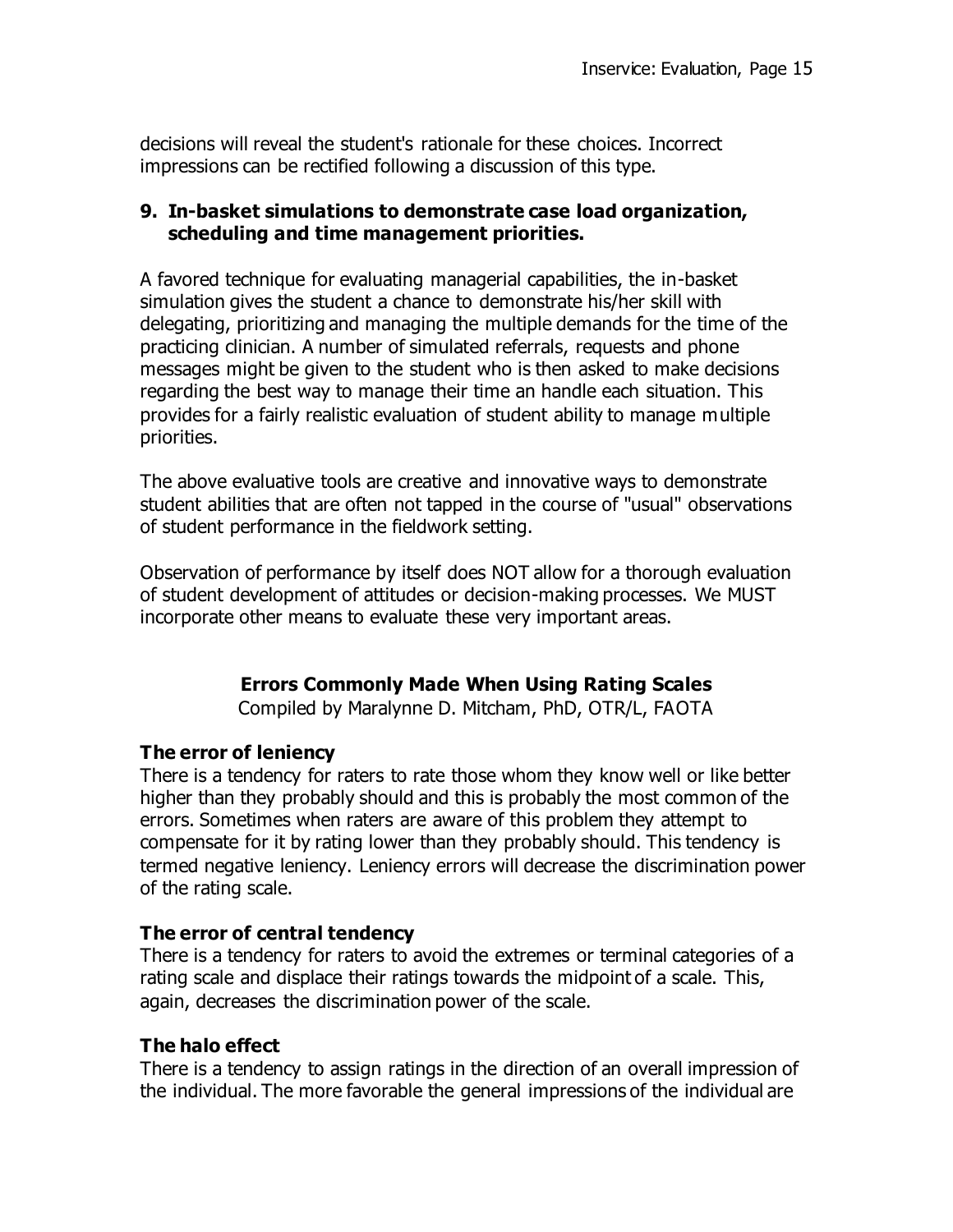the more favorable the ratings tend to be. Such an effect is more prevalent when a behavior or performance:

- a. Is not easily observable
- b. Is not frequently singled out or discussed
- c. Is not clearly defined
- d. Involves reactions with other people
- e. Has high moral importance (Guildford, 1995, p. 279)

Halo effects will decrease the impact of intra-individual differences.

#### **The logical error**

This is similar to the halo effect and involves raters giving similar ratings to behaviors that appear to be logically related.

#### **The contrast error**

This is a tendency for raters to rate others in the opposite direction from the way they perceived themselves on that particular behavior or skill.

#### **The proximity error**

There is a tendency to rate adjacent behaviors in similar fashion especially if they are closely related. Sometimes this can be avoided if the behaviors are spaced further apart on the rating scale or if they are rated individually on separate occasions.

#### **Implications for rater training**

With this information in hand, it is important that, in order to minimize such biases and error, raters should be carefully trained in the use of the rating scale. Once raters are familiar with these errors, it is easier for them to counteract them. It is often helpful if group discussion can be utilized as a way of dealing with problems that are associated with the reality of accurately measuring and evaluating an individual's performance through use of a rating scale. Those who are responsible for using rating scales need to have sufficient contact with the ratee, be willing to provide information without distortion and be honest and accurate with their ratings.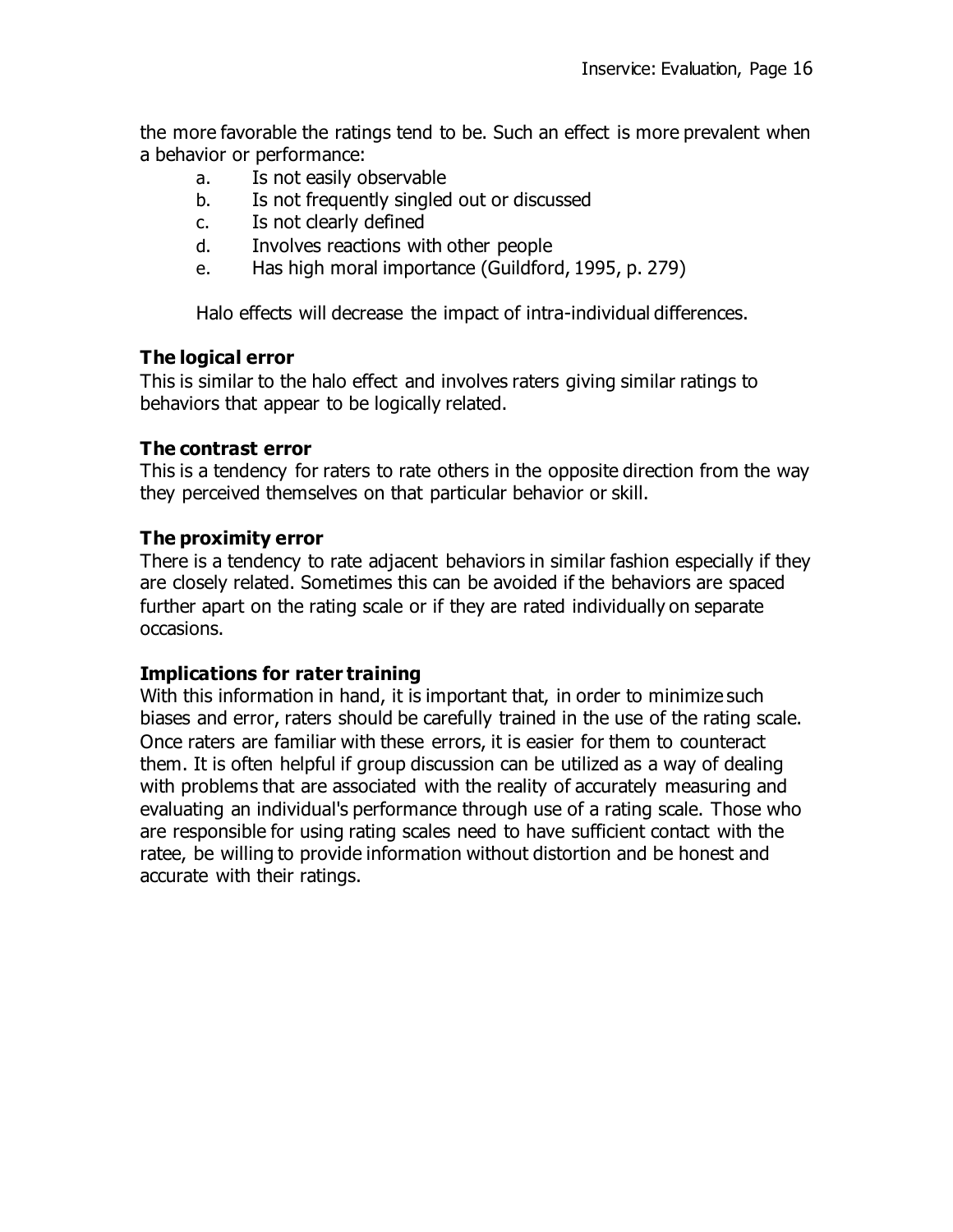| יין כ                         |                                    |                                            |                                          |                                                 |                                                                    |  |  |
|-------------------------------|------------------------------------|--------------------------------------------|------------------------------------------|-------------------------------------------------|--------------------------------------------------------------------|--|--|
| <b>Performance</b><br>factors | Far exceeds<br>requirements<br>(A) | <b>Exceeds</b><br>Require-<br>ments<br>(B) | <b>Meets</b><br>Require-<br>ments<br>(C) | <b>Needs</b><br>some<br>Improve-<br>ment<br>(D) | Does not meet<br><b>Minimum</b><br>Require-<br><b>Ments</b><br>(E) |  |  |
|                               | Leaps tall buildings               | Must take                                  | Can only leap                            | Crashes                                         | Cannot recognize                                                   |  |  |
|                               | with a single bound                | running start                              | over a short                             | into                                            | buildings at all, let                                              |  |  |
|                               |                                    | to leap over                               | building or                              | buildings                                       | alone jump                                                         |  |  |
| <b>QUALITY</b>                |                                    | tall building                              | medium with                              | when                                            |                                                                    |  |  |
|                               |                                    |                                            | no spires                                | attempting                                      |                                                                    |  |  |
|                               |                                    |                                            |                                          | to jump                                         |                                                                    |  |  |
|                               |                                    |                                            |                                          | over them                                       |                                                                    |  |  |
|                               | Is faster than a                   | Is as fast as a                            | Not quite as                             | Would you                                       | Wounds self with                                                   |  |  |
|                               | speeding bullet                    | speeding                                   | fast as a                                | believe a                                       | bullets when                                                       |  |  |
| <b>TIMELINESS</b>             |                                    | bullet                                     | speeding bullet                          | slow bullet?                                    | attempting to                                                      |  |  |
|                               |                                    |                                            |                                          |                                                 | shoot a gun                                                        |  |  |
|                               | Is stronger than a                 | Is stronger                                | Is stronger                              | Shoots the                                      | Smells like a bull                                                 |  |  |
| <b>INITIATIVE</b>             | locomotive                         | than a bull                                | than a bull                              | bull                                            |                                                                    |  |  |
|                               |                                    | elephant                                   |                                          |                                                 |                                                                    |  |  |
|                               | Walks on water                     | Walks on                                   | Washes with                              | <b>Drinks</b>                                   | Passes water in                                                    |  |  |
| <b>ADAPTABILIT</b>            | consistently                       | water in                                   | water                                    | water                                           | emergencies                                                        |  |  |
| Y                             |                                    | emergencies                                |                                          |                                                 |                                                                    |  |  |
|                               | Talks with God                     | Talks with the                             | Talks to himself                         | Argues with                                     | Loses those                                                        |  |  |
| <b>COMMUNICA T</b>            |                                    | faculty                                    |                                          | himself                                         | arguments                                                          |  |  |
| <b>ION</b>                    |                                    |                                            |                                          |                                                 |                                                                    |  |  |

#### **Grading procedure**

### **Answers for Activities**

**#1-**

- **Early stage student different form end stage student**
- Student near end should be entry level-more independent,  $\Box$ increased problem solving, assume more complex responsibilities, more sophisticated.
- Student must simultaneously develop skills in various clinical  $\Box$ tasks and procedures, demonstrate effective written and verbal communication and time management as well as exhibit professional behaviors.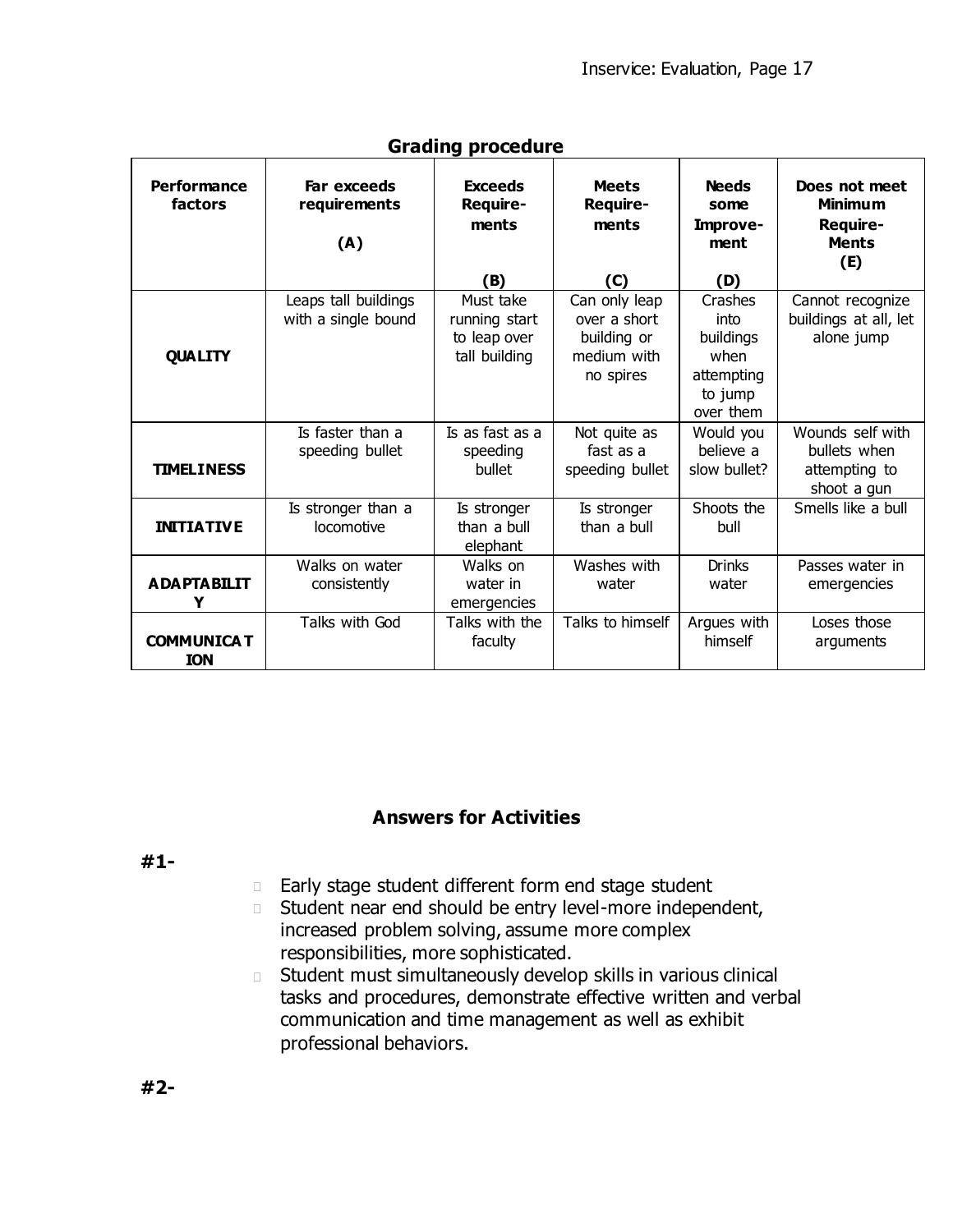- 1. Student will observe how patient locates, selects, organizes clothing and dressing supplies to obtain information regarding visual/perceptual abilities.
- 2. School setting-student will note and report progress, regression or resistance in client's oral movements, hand to mouth patterns and sitting control during feeding program.

#### **TECHNICAL SKILLS LOG**

| <b>DATE</b> | <b>Educator's</b><br><b>Initials</b> | <b>Type/Skill</b> | <b>Observed</b> | <b>With</b><br><b>Assistance</b> | <b>Independent</b> |
|-------------|--------------------------------------|-------------------|-----------------|----------------------------------|--------------------|
|             |                                      |                   |                 |                                  |                    |
|             |                                      |                   |                 |                                  |                    |
|             |                                      |                   |                 |                                  |                    |
|             |                                      |                   |                 |                                  |                    |
|             |                                      |                   |                 |                                  |                    |
|             |                                      |                   |                 |                                  |                    |
|             |                                      |                   |                 |                                  |                    |
|             |                                      |                   |                 |                                  |                    |
|             |                                      |                   |                 |                                  |                    |
|             |                                      |                   |                 |                                  |                    |
|             |                                      |                   |                 |                                  |                    |
|             |                                      |                   |                 |                                  |                    |
|             |                                      |                   |                 |                                  |                    |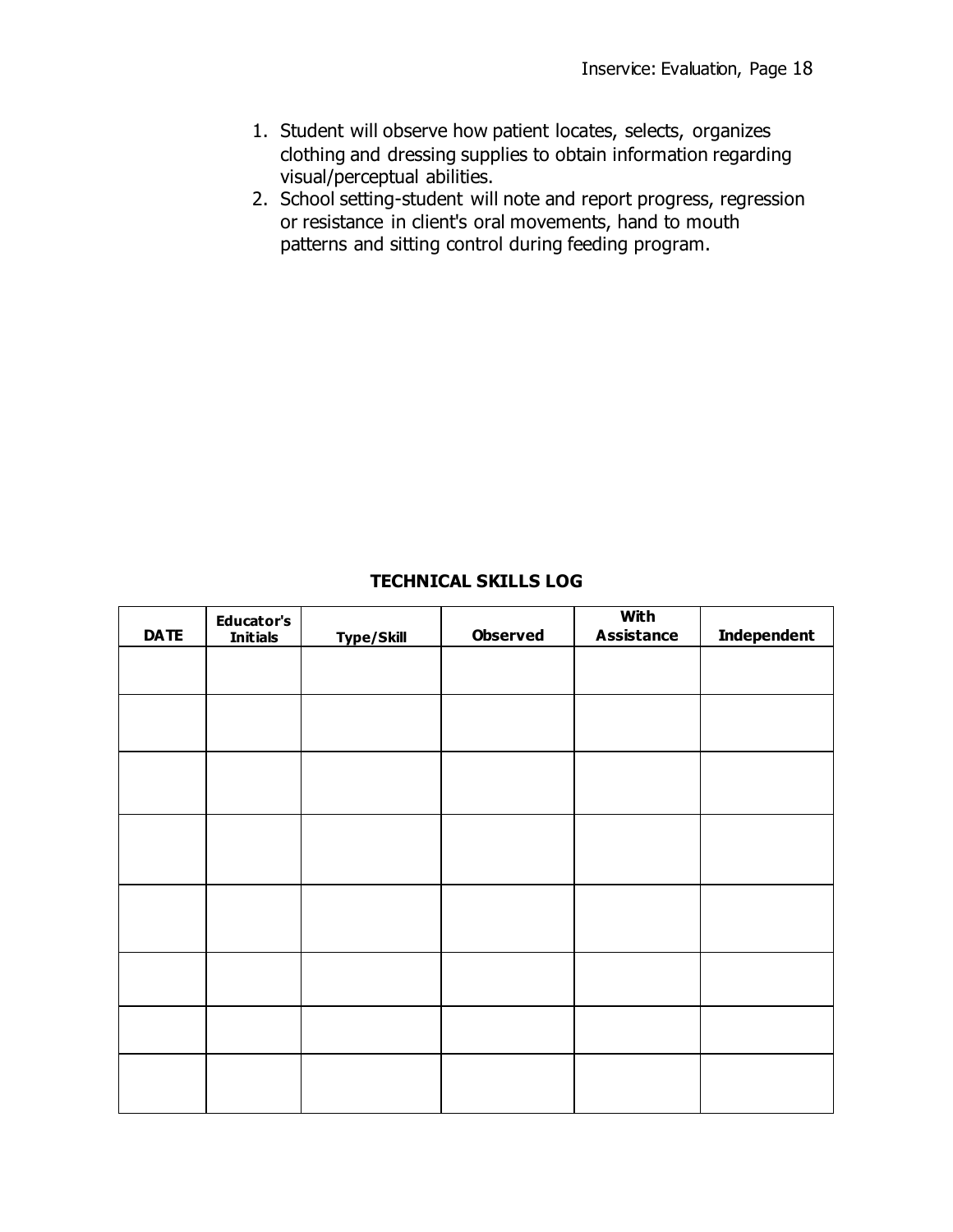# **Patient Data Log**

| Date | Age | <b>Sex</b> | <b>Diagnosis</b> | <b>Occupational</b><br>Performance<br><b>Areas Affected</b> | Performance<br><b>Components</b><br><b>Affected</b> | <b>Treatment</b><br><b>Interventions</b><br><b>Observed</b> | <b>Equipment Used</b> |
|------|-----|------------|------------------|-------------------------------------------------------------|-----------------------------------------------------|-------------------------------------------------------------|-----------------------|
|      |     |            |                  |                                                             |                                                     |                                                             |                       |
|      |     |            |                  |                                                             |                                                     |                                                             |                       |
|      |     |            |                  |                                                             |                                                     |                                                             |                       |
|      |     |            |                  |                                                             |                                                     |                                                             |                       |
|      |     |            |                  |                                                             |                                                     |                                                             |                       |
|      |     |            |                  |                                                             |                                                     |                                                             |                       |
|      |     |            |                  |                                                             |                                                     |                                                             |                       |
|      |     |            |                  |                                                             |                                                     |                                                             |                       |
|      |     |            |                  |                                                             |                                                     |                                                             |                       |